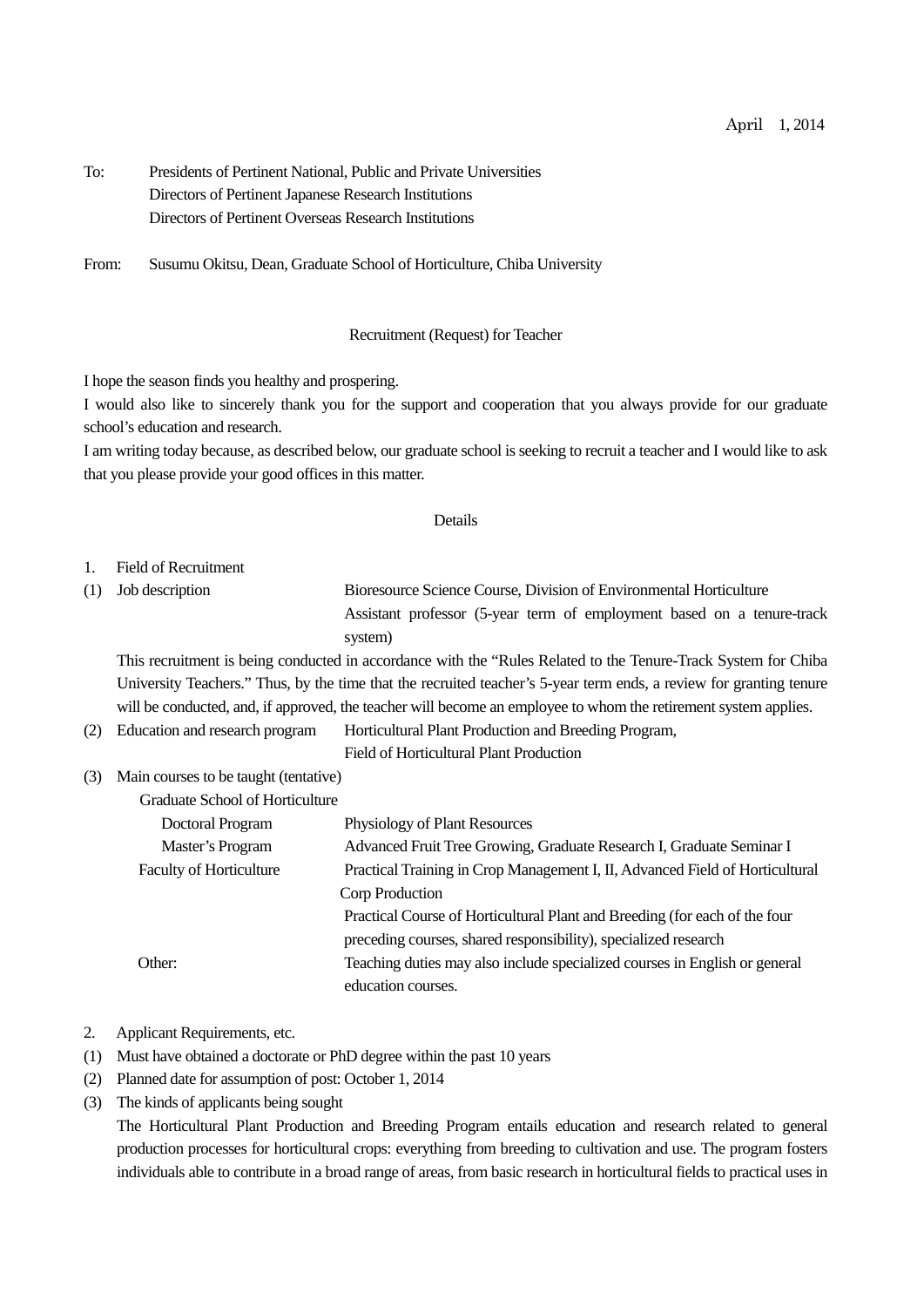applied fields. This recruitment is being carried out by the Fruit Tree Science Group. This group conducts research aimed at developing advanced technologies for cultivating fruit trees and at elucidating the basic theories of those technologies. For example, it conducts research focused on the physiological factors involved in the cultivation of fruit trees and research related to the physiology of growth, the physiologically active substances, and the environmental factors, of fruit trees. Applicants are wanted who have research achievements in such areas of research and who will be able to conduct research using molecular biology techniques in the future. With regard to educational duties, applicants are wanted who are eager to actively engage in education related to experimentation and farming practices, which are both features of this field.

| Field of Horticultural Plant Production | 4 professors, 4 associate professors, 3 assistant professors |
|-----------------------------------------|--------------------------------------------------------------|
|                                         | (including 1 candidate from this recruitment)                |
| Field of Breeding                       | 2 professors, 1 associate professor, 2 assistant professors  |

(4) About the term of employment

For this post, the intention is to provide a 5-year term of employment. In the third year after hiring, an interim evaluation is carried out. In the fifth year, there is an examination prescribed by Chiba University. If this examination is passed, the individual becomes a teacher employed under the university's retirement system.

## 3. Documents Required for Application

Please submit documents (1)-(7), printed on A4-sized paper, and also a CD containing the documents (1)-(7) recorded in separate PDF files.

- (1) Curriculum Vitae
- (2) List of Research Achievements
- (3) Samples of applicant's writings: Up to 10 representative works such as academic essays and books
- (4) Record of Academic Achievements
- (5) Overview of the applicant's education and research until now and future educational and research aspirations (A4-sized paper, up to 3 pages)
- (6) Items deserving special mention (Please mention such things as research grants or other funds awarded by outside organizations, and overseas experience.)
- (7) The names and contact information of two people who know the applicant well
- 4. Application Deadline Documents must arrive by Friday, June 20, 2014.
- 5. Send Documents and Inquiries to:
	- Kiyoshi Nakamuta, Director

Bioresource Science Course, Graduate School of Horticulture, Chiba University

648 Matsudo, Matsudo City, Chiba 271-8510

Phone: 047-308-8830 E-mail: nakamuta@faculty.chiba-u.jp

(Note: It is desirable that the documents be sent by registered mail, but they may also be sent by courier service. On the envelope, write, in red, "Contains application documents for the Horticultural Plant Production and Breeding Program." Also, for applications from overseas, please use EMS.)

For information on the Graduate School of Horticulture and the Environmental Science for Bioproduction Program, please visit http://www.h.chiba-u.jp.

- 6. Guidelines for Preparing the Application Documents
- (1) Curriculum Vitae

Please enter your academic background, starting from high school graduation. Please enter overseas education and